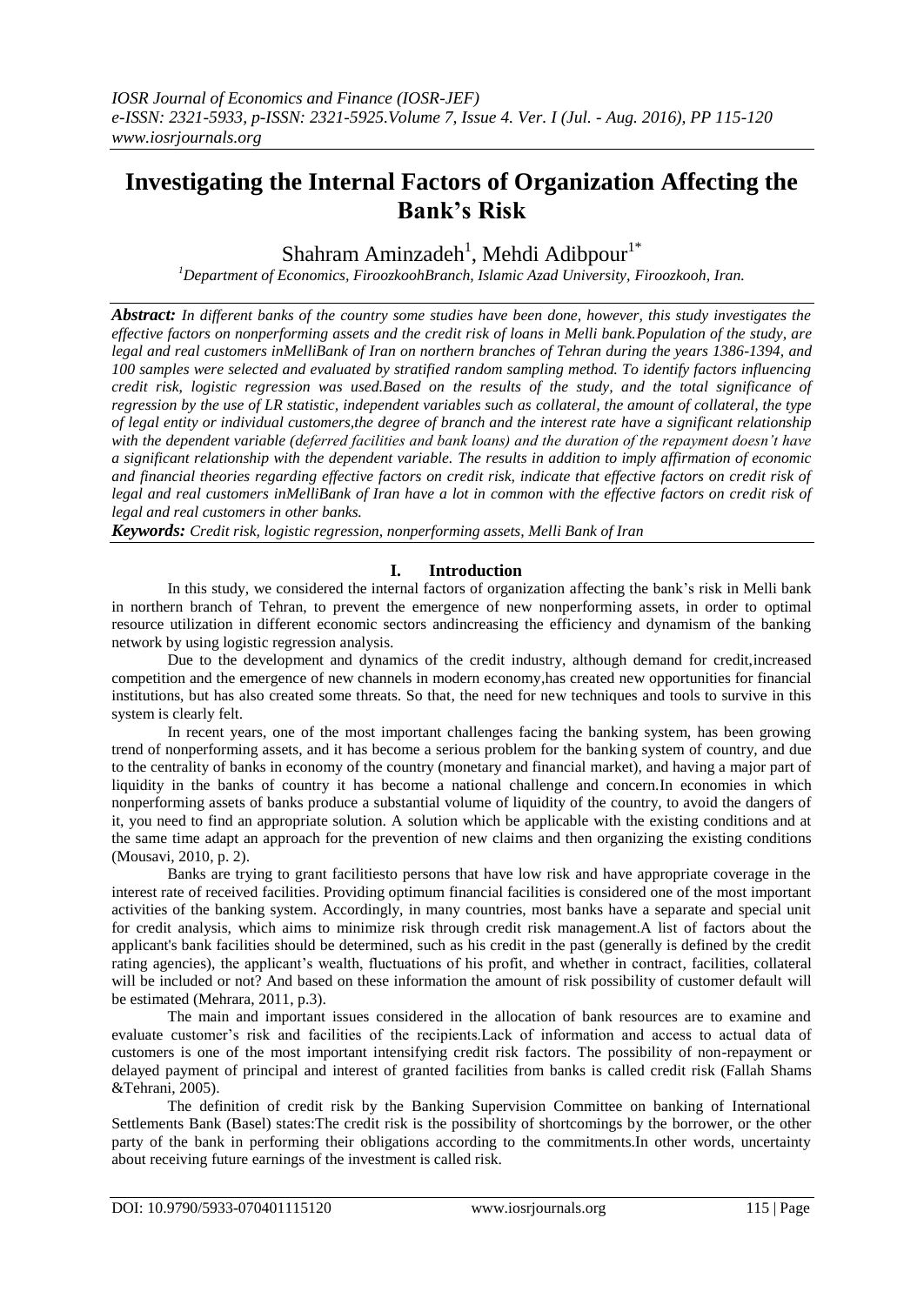One of the best investment principles in all fields is that, the risk of investment should be commensurate with its efficiency. Always, there is a direct relationship between the performances of banking system in each country with that country's economical development, countries that have an efficient model in allocating the investment to different economical sectors, will have more economical progress and consequently social welfare.The banking system of the country can help to the creation of the social welfare, by the use of limited resources which are collected properlyand by preventing non-repayment of dealers,the bank will be benefited and also will be helpful in the general welfare of the society. This needs the appropriate assessment and investigation of borrowers which relates to the effective internal factors of organizations affecting bank's risk.

For each economical entities' profit, the place of selling goods or services is used for customers. In the meantime, banks will be benefited by providing diverse credit packages and producing facilities for customers, the only difference is that in banks and credit institutions, if the supplied goods (money) didn't return, no profit can be gained but it cause to the losses and bankruptcy. This conditions that these institutions are faced with, is a phenomenon known as credit risk or default risk and identifying customers and their ability to restore their sources is very important. From the perspective of banking system, good customer refers to the customer who uses the received facilities in the requested economical sector, and in the appropriate time he would be able to return the received facilities to the banking system, allocation of optimal financial resources in any financial institution, including banks is their major source of profit, but the big risks are related with decisions in this area, so evaluating and investigation of credit risk has particular importance.For most banks, loans are the largest and most obvious source of credit risk (Gambera, 2000).

Asymmetric information about the customer, including the information of borrower about himself which is more complete and careful than the information the lender holds about him and inappropriate choice causes this risk.This happens when banks due toweaknesses in identifying good customers, give their credit to customers who aren't competent and they don't have the ability of returning the received facilities fully and comprehensively in the appropriate time. And moral hazard, which indicates the lack of customers' commitment to the provisions of the contract,arises after receiving of the credits of the bank by customers (Armashi, 2011, p.7). In other words, each applicant for a loan or credit, can simply compare credit products of different banks, offered interest rates and credit conditions in granting credit products and easily do the most profitable choice.But the banks are actually uncertain in choose of customers for credit granting and it cause to the wrong choice (KokabiDelavar, 2013).So, now the majority of Iranian banks are face withresource reserves as nonperforming assets and regarding to the increasing trend of these nonperforming assets, the power of credit giving by banks and eventually earning power will be reduced. So identifying the effective internal factors of organization on bank's riskis very important,these factors can be controlled and mostly are related to the internal management of financial institutions. It's important because it can prevent from the loss of defaults in loans and banking crisis.

An important issue in the monetary and banking system, is how to mobilizing financial resources and then allocate and distribute it in different economical sectorsand between economic agents as well as existing routes in which the volume of the existing money enters into the economical system and circulates in it.According to the duties of the banking system in the mobilizing of financial resources and proper allocation of it in the economical system,whatever the banking system operates more efficiently, in mobilizing financial resources and allocating them in a competitive environment, thenproduction costs will decrease,and the quality of productions, employment and economical growth can be improved. Otherwise, inefficiency of the banking system in mobilizing and allocating financial resources leads to the waste of resources and fueling economic downturn (Ramezani, 2006).

The main task of banks is mediating the funds,this means that on the one hand they received funds from depositors, and on the other hand, the funds are paid in the form of facilities to customers.Holders of surplus funds, with depositing in the banks, actually lend own funds to the bank and receive a certain interest rate. Applicants of facilities in return of payment, borrow certain interest from banks. It is natural that the difference between the paid interest to depositors and the received profit from borrowers of facilities, comprises the profit of bank (Yadani&Dehnavi, 2005).

According to the regulations governing and supervising banking system, the amount of nonperforming assets and expiring of time shall not exceed five per cent of the total balance of each bank facilities, because, otherwise the bank credit situation is considered critical.In recent years, we have witnessed dramatic growth in nonperforming assets of banking system, and it shows that the bank wasn't actually successful in the main task of the intermediary and had gone wrong.

At the time of deciding about granting facilities, the bank's responsibility isn't only the recognition of the moral and ethical responsibility of applicants to ensure that they adhere their commitments,but also expertly studies should be done to ensure the technical,economical and financial feasibility of the transaction subject (Heydarifar, 2011, p.2).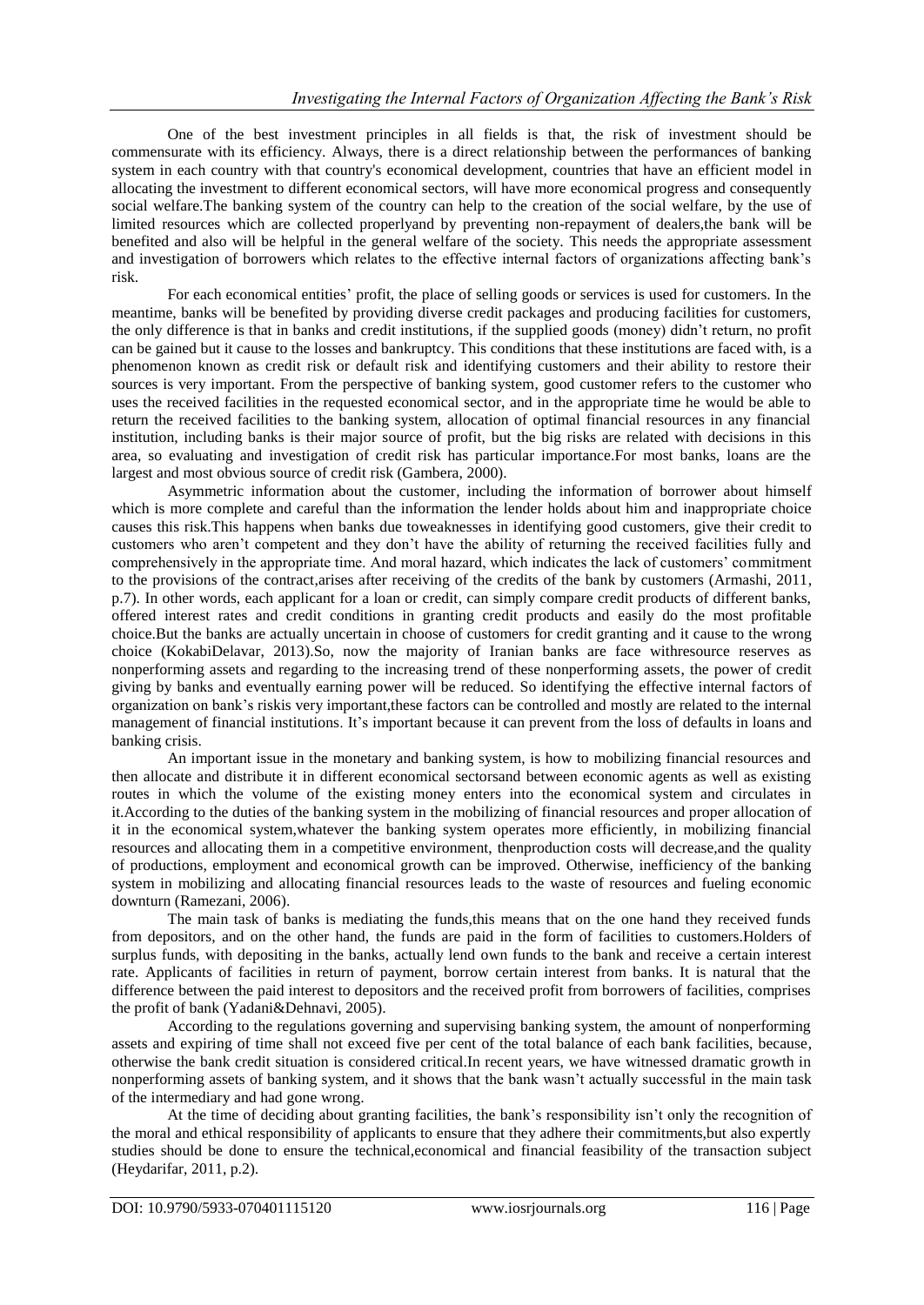The existence of nonperforming and expiring time, major financial resources, financial statements of banks and the consequences of depriving the bank from their finances,makesnecessarycreating an appropriate mechanism for timely repayment of the granted facilities (Tarfi, 2006, p.44). After the loan is received or accepted, the borrower may seek riskier projects to earn high efficiency, and in practice it arises the credit risk faced by banks (Yenpao, 2009).

So here the duty of the bank's senior managers will be more outstanding, so with their good management and control of effective internal factors of organizations on bank's risk, and their special wisdom and training good powers could reduce bank's risk and have adequate surrounding on financial market. In this competitive market, they do not lose customers, so they do not have high-risk, benefit both themselves and their customers.

Considering the customer and market is one of the most prominent milestones in the activities of banks which along with other measures that are agreed, provide the basis of growth and development in banks (Khavari, 2007).Also, in most cases, facilities have been turned into nonperforming assets, when there isn't enough recognition and strict validation weren't done for different reasons in the time of granting or not obtaining sufficient collateral.

From a variety of clients who are effective in nonperforming assets,beneficiaries can be noted. In many cases, a person with the establishment of several institutions and companies with different titles (Under the name of different companies)taking loans from the banks,while the recipient of facility is the same person,and because of that person's inability to pay debts,each of the various companies this person has established, itself becomes a separate debtor of claims. When bank interest is high, in the time of debt repayment and after passing a long time after expiring time conditions will be unpleasant for debtors (due to the increase in the amount of committed funds or delayed compensation).But many debtors are prepared to afford delayed penalty of loans and use their capital in the market, so by calculating the difference between market interest rates and interest rates of banks,they pay delayed penalties,but ultimately using this money in the market are of utmost interest.During the operation, this is the bank or financial institution that will be affected, its their right to receive a few percent of fines and apparently much more money than customer, but if the bank receives that fund resource timely, it could give that fund to other customer with complete interestand gains more profit. Further, some human factors looking for bank claims and collection of receivables in legal departments, which has cost for the institution.With regard to the issues raised and most frequently "refers to the internal factors that will be effective in deferred,investigation, pathology and considering causes of receivables and delay in repayment of loans in the banking system is crucial and in this study, we intend to examine it.

#### **II. Literature Review**

Vonegna and Witor (2013), examined the role of effective factors on improvement of loan repayment by potato farmers in Ghanawith probity model. Based on the obtained results, factors such as age, education level, experience, supervision and off-farm income had a positive effect on the performance of loan repaymentand gender and marital status have a negative impact on repayment performance.

Sylvester et al (2013), examined loan repayment performance of novice producers and processors of palm oil in Nigeria by using multiple regressionmodel.The results showed that, the size of loans affected by experience of processors, annual gross income and investment rates, also, the asset turnover ratio and the distance between lending place and home, are key factors in loan repayment rate.

Mahmoudi (2013), in his study entitled "investigating effective factors in non-repayment of granted quick yielding facilities in the branches of Melli bank of Shahrekord, stated:

Various factors affect the non-repayment of bank loans, and by identifying these factors grounds can be provided for reducing and controlling of credit risk in banks, and in the process of credit granting some improvements will be gained. The aim of this study was investigating effective factors in non-repayment of granted quick yielding facilities in the branches of Melli bank of Shahrekord during the years 2006-2010, and providing administrative solutions to improve the collection of receivables in the future. This research was a descriptive survey which was conducted using researcher made questionnaire.The population of the survey, were all staff and experts in branches ofMelli bank of Shahrekord.By using Cochran formula and simple random sampling, 140 person were selected as sample of the study from different bank branches. The results showed that, from the view point of questionnaireaudiences,factors such as causes beyond the banking factors, duty utilities, mismanagement andretaliatory behavior of borrowers,failure and negligence in obtaining sufficient collaterals, type of activity, transfer of received facilities by borrowers to other sectors, a history of cooperation of borrower with bank, and the inadequacy of the required financial resources are the most important factors influencing the non-repayment of quick yielding facilities in the branches of Melli bank of Shahrekord.

BarzegarandDiyanatiDeilami (2010), in a paper entitled "risk management model of received accounts", study risk factors in payment of received accounts in Iran. According to their article: no risk management model can be replaced with a suitable economic and legal system for collection of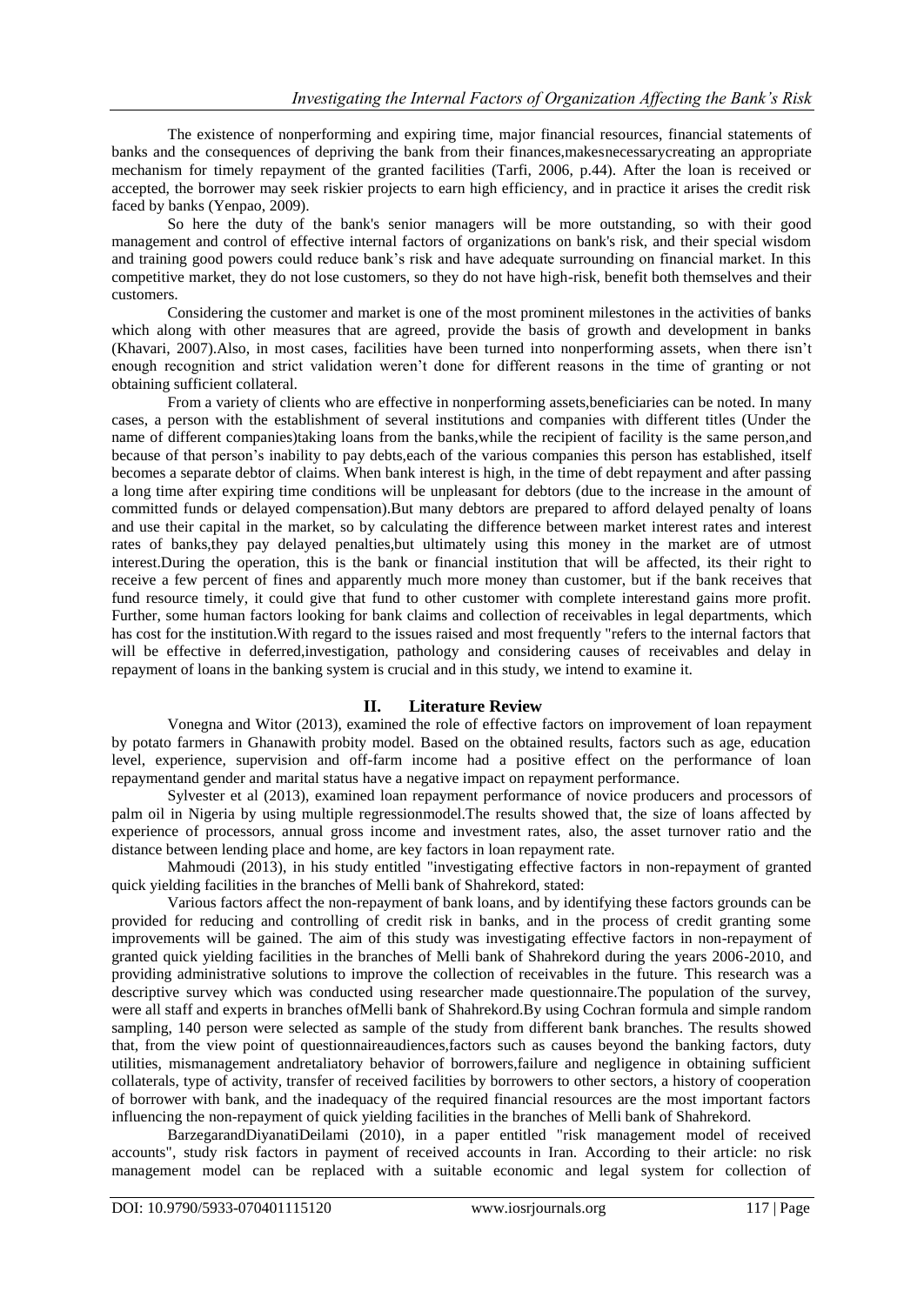receivables.Reforms in law and the economic system, is the main condition for solving the problems of collection of receivables. In their article they examine the risks in received receivable accounts of Iran and answer to the question that, Is there sufficient and appropriate economical indicators to increase the productivity of information with regard to the payment system of Iran? The proposed model of this study is based on indicators of liquidity (current ratio, working capital ratio, quick ratio),cash flow indices (the ratio of cash flow, free cash flow ratio of 1 and 2),indicators of the solvency (leverage ratio, debt ratio, debt-to-equity ratio). The data has been gathered by the elimination sampling method (screening) from the financial statements of 117 companies listed in Tehran Stock Exchange,the date of their adoption relates to the years before 1388, and until 1391, their activities have continued, and the data has been analyzed using software SPSS.20.Finally, a local model is presentedto predict credibility claims of stock company's in Iran, and by use of which, companies can reduce the risk of receiving demands and consciously undertake more risks in certain circumstances.

## **Research Hypothesis**

- 1. There is a significant relationshipbetween the degree of branch which gives facilities and the credit risk of customers.
- 2. There is a significant relationship between the amount ofreceived collaterals and credit risk of customers.
- 3. There is a significant relationship between the type ofreceived collaterals and credit risk of customers.
- 4. There is a significant relationship between granted interest rate and credit risk of customers.
- 5. There is a significant relationship between repayment time of granted facilities and credit risk of customers.
- 6. There is a significant relationship between the type of customers (real and legal) and credit risk of customers.

#### **Variables of the study**

The variables of this research are divided into two categories:

- a) Independent variable
- b) Dependent variable

Independent variables: Variables affecting the credit risk of real and legal customers, including the type of received collaterals from customers, amount of received collateral from clients,time of repayment for bank loans, the degree of branch which gives facilities,facilities rate and the type of customer (real or legal), whichwere extracted from claims and transactional files of Melli bank of Iran, in the southern branch of Tehran.

The dependent variable: credit risk in applicants of bank facilities and customers of Melli Bank of Iran, in the southern branches of Tehran, customer classification in terms of good and creditworthy customers without any debt or bad customers with outstanding debts.

## **III. Hypothesis Analysis**

The results show that:

There isn't any significant relationship between time of repayment for facilities (bol.cot) and the dependent variable of the study, namely credit risk of Melli Bank customers of Iran in southern branches of Tehran. Because the resulting probability for long-term variable is 98%, and for short term facilities this probability is 57%, and it is not acceptable because it's higher than 10%.

Type of customer variable (real- legal): Availability of (HA), with dependent variable of the study has a positive and significant relationship.Obtained coefficient for this variable is 3.47, and its corresponding probability is 0.04.Which is lower than 10%, indicating that meanwhile with increasing the number of granted facilities for real individuals, default probability of facilities will be increased. And its final effective coefficient is 1.82.

Kind of taken guarantee variable (SAFTEL) with dependent variable of the study has a positive and significant relationship. Obtained coefficient for this variable is 3.54, and its corresponding probability is 0.07. It is less than 10%and suggests that meanwhile by increasing the number of facilities that receive most of the guarantees in the form ofpromissory note, increases the probability of default facilities.The final effective coefficient is 1.33.

The proportion of obtained guarantees variable (SANAD) with dependent variable of the study has a negative and significant relationship. Obtained coefficient for this variable is 13.92, and its corresponding probability is 0.001. It'sless than 5% and suggests that the reliability coefficient at 99%,meanwhilewith the increasing ratio of estate collateral in the given decisions, default probability is drastically reduced. The final effective coefficient is6.49.

Real rate of granted facilities variable (REL (-1)) with dependent variable of the study has a positive and significant relationship. Obtained coefficient for this variable is 0.18 and its corresponding probability is 0.03. It's less than 5% and suggests that the reliability coefficient at 95%, meanwhile by increasing the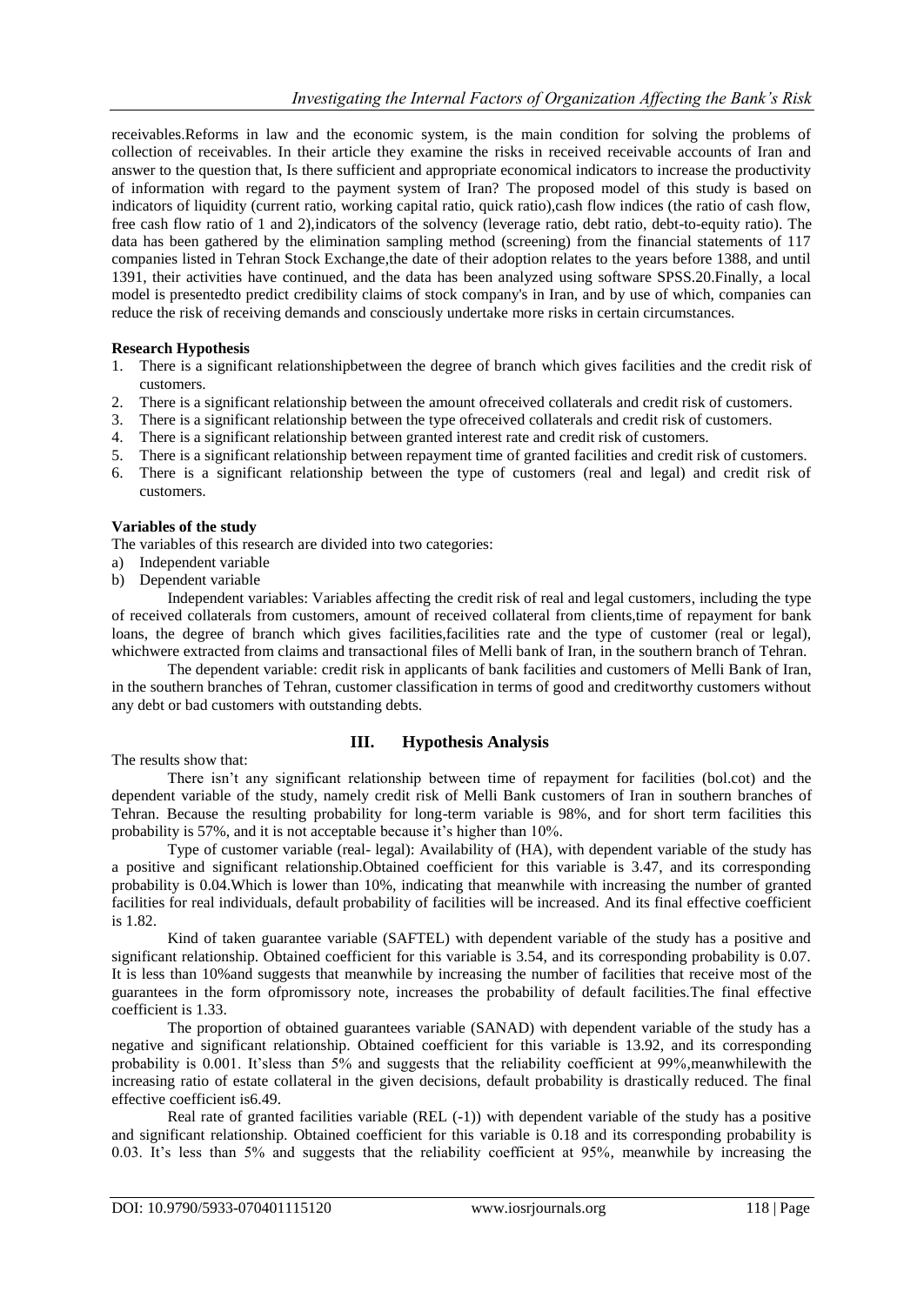difference in the facilities rate and the rate of inflation in a period before, the facility default probability increases. The final effective coefficient is0.09.

Branch degree variable (DEG) with dependent variable of the study has a positive and significant relationship. Obtained coefficient for this variable is 1.23 and its corresponding probability is 0.02. It's less than 5% and suggests that the reliability coefficient at 95% meanwhile by increasing the degree of branch, the facility default probability increases. The final effective coefficient is 0.65.

### **IV. Investigating the Power of Prediction in Accuracy of Model**

Another way which was used to check the efficiency of the model is investigation of the correct percentage in predicted probabilities by the use of fitted model.Table 4-5 in the statistical literature known as classification model, and it helps to assessing the amount of prediction and accuracy of model in classification of people. This table shows right and wrong based on principles of prediction.

In a proportion of observations  $\text{MOA}=1$  is predicted correctly, the degree of sensitivity in a ratio of observations is MOA = 0 that have been predicted correctly, and it is so called detection level of model.To see the results in the table,at first cut value  $(c = 0.5)$  should be identified here.It should be noted that, the cut-off point is the point which minimizes type I and type II errors, and is chosen exactly based on this basis. By defining cut-off point as 0.5 in assumption, customers whose default probability is more than 0.5, are categorized as bad customers, and customers whose default probability is equal or less than 0.5, are categorized as good customers. This model predicted 98 percent of good customers (DEP= 0) correctly in the categorization of good customers, and predicted 98 percent of bad customers (DEP= 1) correctly in the categorization of bad customers,and the function of 96 percent of customers by the use of this model is estimated properly.

|                           | <b>Table <math>\pm 5.1</math></b> and of predicting accuracy of model |         |       |
|---------------------------|-----------------------------------------------------------------------|---------|-------|
| Success cutoff: $C = 0.5$ |                                                                       |         |       |
|                           | <b>Estimated Equation</b>                                             |         |       |
|                           | $Dep=0$                                                               | $Dep=1$ | Total |
| $P(Dep=1) \le C$          | 69                                                                    | 3       | 72    |
| $P(Dep=1) > C$            |                                                                       | 25      | 26    |
| Total                     | 70                                                                    | 28      | 98    |
| Correct                   | 69                                                                    | 25      | 94    |
| % Correct                 | 98.57                                                                 | 89.29   | 95.92 |
| % Incorrect               | 1.43                                                                  | 10.71   | 4.08  |
| Total Gain*               | $-1.43$                                                               | 89.29   | 24.49 |
| Percent Gain**            | 98.57                                                                 | 89.29   | 85.71 |

**Table 4-5**:Table of predicting accuracy of model

Also according to the table above, we find that in the fitted model the amount of the type I error, namely credit risk (classification of good customers among bad customers) is equal to 1.43%, (it means number 1 minus degree of sensitivity)and the amount of type II error, namely commercial risk(classification of bad customers among good customers) is equal to 10.71%, (it means number 1 minus degree of diagnosis).

#### **V. Conclusion**

The aim present study was attempting to find effective internal factors of organizations affecting the credit risk of banks and make a model for credit risk of facilities.Obviously if we can design a model that can predict the delayed or timely payment of facilities, associated risk with non-payment of facilities or in other words credit risk can be greatly controlled. To achieve the aforesaid goals, following assumptions were considered and somehow each of them includes some aspects of financial condition and customer's credit:

- **1.** There is a significant relationshipbetween the degree of branch which gives facilities and the credit risk of customers.
- **2.** There is a significant relationship between the amount ofreceived collaterals and credit risk of customers.
- **3.** There is a significant relationship between the type ofreceived collaterals and credit risk of customers.
- **4.** There is a significant relationship between granted interest rate and credit risk of customers.
- **5.** There is a significant relationship between repayment time of granted facilities and credit risk of customers.
- **6.** There is a significant relationship between the type of customers (real and legal) and credit risk of customers.

According to the hypothesis of the study, the obtained results in this study can be explained as follow:

There isn't a significant relationship between time of repayment for facilities and dependent variable of the study, namely credit risk of customers in Melli Bank of Iran, in northern branch of Tehran.

Type of customer variable (real- legal): Availability of (HA), with dependent variable of the study has a positive and significant relationship.Obtained coefficient for this variable is 1.82, and its corresponding probability is 0.04. That means, an increase of one percent to real customers, increases the possibility of non